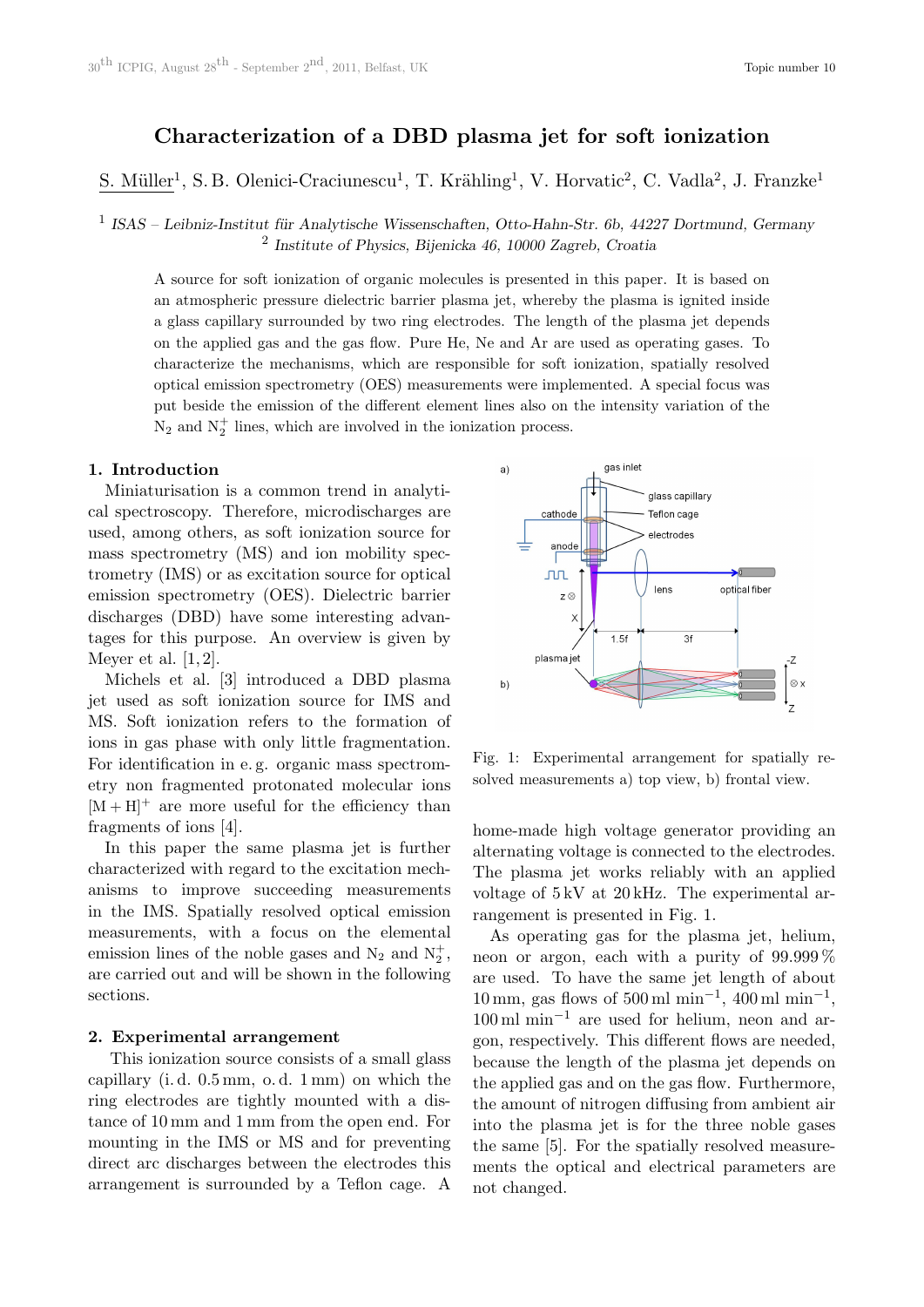

Fig. 2: Spatial density distributions of He,  $N_2^+$  and N<sup>2</sup> measured in a He plasma jet compared with a Ne plasma jet and an Ar plasma jet, respectively. The maximum intensity is shown in the top right corner.

Along the plasma jet emission spectroscopic measurements were performed. Therefore, a hand held spectrometer (Ocean Optics, USB4000) operating in the visible spectral range (350 nm-950 nm) and an optical fibre (Ocean Optics, UV/VIS) with spectral range of 300 nm-1100 nm are used. The whole arrangement is mounted on translation stages to allow three dimensional adjustment. The emitted light is focussed with a lens (f=10 mm) on the optical fibre. For the measurement both optical parts are moved in 1 mm steps along the plasma jet in x-direction and for each x value in steps of 0.1 mm in vertical direction (z) spectra are recorded with an integration time of 500 ms.

## 3. Results and discussion

Fig. 2 presents the measurement results. Regarding the He plasma jet the intensity of the He 706 nm line has its maximum at the capillary exit, whereas the maxima for  $N_2^+$  and  $N_2$  appear with increasing x positions. The intensity maxima are nearly of the same scale. The energy transition levels are shown for all three working gases in Fig. 3. The excitation mechanism happens through Penning ionization. The upper level of the  $N_2^+$  can be excited with the He metastables  $(He^{M})$  which leads to a protonation of water clusters and a subsequent protonation of the analyte molecules  $[M + H]$ <sup>+</sup>. The density population of the helium metastables cannot be exceeded by the population of the excited upper level of  $N_2^+$ . Hence the plasma jet should be arranged inside the IMS and MS to get the best efficiency.



Fig. 3: Energy transition levels of helium, neon, argon, nitrogen and the water ionization level

In contrast, the intensity maximum of the neon emission lines (here shown for 703 nm) is distinctly outside the capillary region at  $x=2$  mm.  $N_2^+$  and  $N_2$  could also be detected, but their intensities are about three orders of magnitude lower than the elemental emission lines. The energy levels of Ne<sup>+</sup>, Ne<sup>\*</sup> and Ne<sup>M</sup> are all above the N<sub>2</sub> level. so that  $N_2$  should be observable. Although the  $Ne<sup>+</sup>$  density is much smaller than the metastable density the Ne<sup>+</sup> level is high enough so that  $N_2^+$ can be excited.

In the case of argon the elemental lines, here shown for 811 nm, have also their maximum close to the capillary. But only the emission lines of  $N_2$  can be observed. The intensity maxima are also of the same scale. The energy transition level of  $N_2^+$  is too high, so that no emission can be discerned. Unlike the excitation mechanism in helium, the probability for Penning ionization of nitrogen is lesser for the argon plasma jet.

### 4. Outlook

This measurements show that the presented plasma jet with helium or neon can be used as soft ionization source for IMS or MS. Further measurements according to the excitation mechanisms and the improvement as soft ionization source are planned for the near future.

#### 5. Acknowledgements

The financial support by the Ministerium für Innovation, Wissenschaft, Forschung und Technologie des Landes Nordrhein-Westfalen, by the Bundesministerium für Bildung und Forschung and by the Deutsche Forschungsgemeinschaft is gratefully acknowledged.